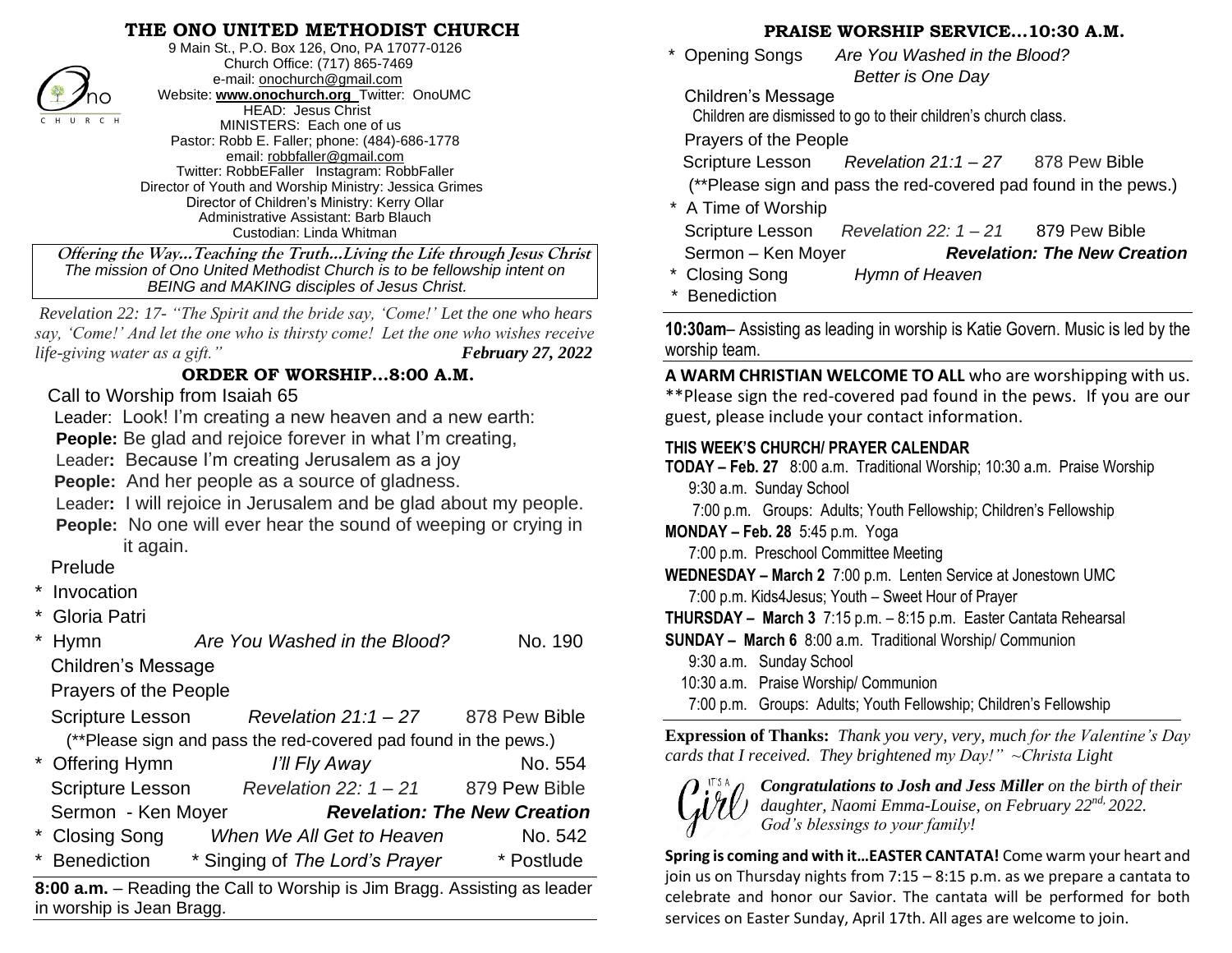**Empty Bowls Hunger Awareness Night** will be held on March 13<sup>th</sup> at 6 p.m. We will have a soup and bread dinner. A representative from Midwest Food Bank will share. We are collecting money for hunger (specifically to Midwest Food Bank). Look for the big soup kettle in the narthex to place your donations. **Total collected to date is \$180.17.**

**THE GOSPEL CENTER**: There is a service at 4:00 p.m. and the meal is at 4:30 p.m. Ono will be providing the service and the meal on March  $12<sup>th</sup>$ . Anyone interested in helping by donating food or helping to serve the meal should contact Kim Moyer at 717-926-5077.

**HUNT FOR EASTER – EGG HUNT** will be held **April 16th at 10 am** at the church. Individually wrapped candy and small prizes are needed for our Hunt for Easter Egg Hunt. See Loretta Longenecker with questions. Egg Fill Night is April 4<sup>th</sup> at 6:45pm.

**BROCHURES FOR GRETNA GLEN CAMP AND RETREAT CENTER** are available in the narthex. **Ono Church will pay ½ of your child's camp cost, up to \$195. Example: If a camp costs \$400, Ono will pay \$195; if a camp costs \$200, Ono will pay \$100. If you register your child online, please remember to give the paperwork to the office to receive the credit.** We need a copy of the paper showing the camper's name, name of camp and the cost of the camp. Thanks. 

# **Revelation: The New Creation**



**Ono United Methodist Church February 27, 2022**